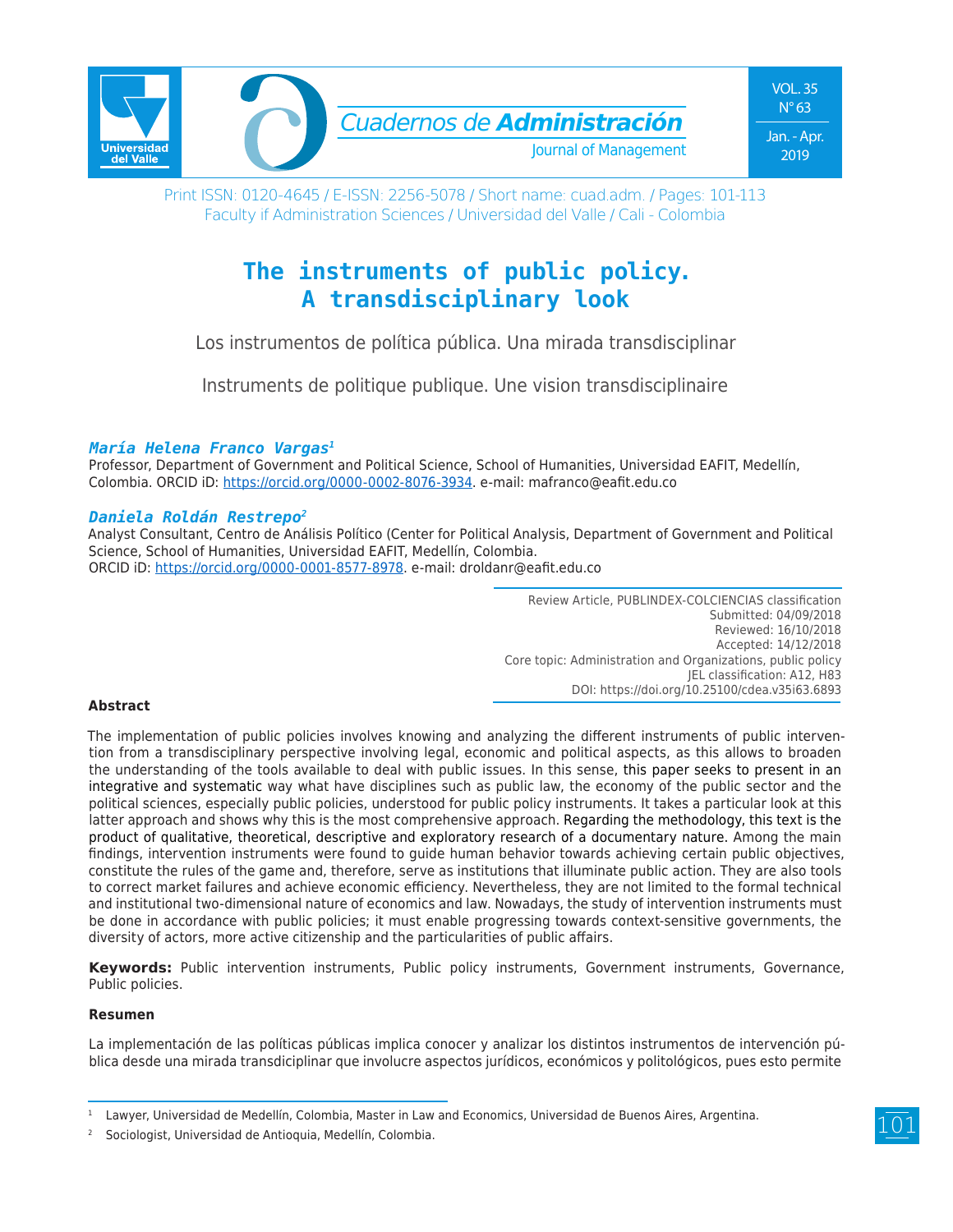ampliar la comprensión frente a las herramientas disponibles para afrontar los problemas públicos. En este sentido, este trabajo busca presentar de manera integradora y sistemática qué han entendido por instrumentos de política pública disciplinas como el derecho público, la economía del sector público y las ciencias políticas, en especial las políticas públicas. Se detiene de manera particular en este último enfoque y muestra por qué éste es el más abarcador. Con relación a la metodología, este texto es producto de una investigación cualitativa, teórica, descriptiva y exploratoria de carácter documental. Dentro de los principales hallazgos se encuentra que los instrumentos de intervención orientan el comportamiento humano hacia el logro de ciertos objetivos públicos, constituyen reglas de juego y, por tanto, sirven como instituciones que iluminan la acción pública. También son herramientas para corregir fallas del mercado y conseguir la eficiencia económica. Sin embargo, no se limitan a la bidimensionalidad técnica e institucional formal propias de la economía y del derecho. Hoy el estudio de los instrumentos de intervención se debe hacer de acuerdo a las políticas públicas, debe permitir el avance hacia gobiernos sensibles a los contextos, a la diversidad de actores, a una ciudadanía más activa y a las particularidades de los problemas públicos.

**Palabras clave**: Instrumentos de intervención pública, Instrumentos de política pública, Instrumentos de gobierno, Gobernanza, Políticas públicas.

#### **Résumé**

La mise en œuvre des politiques publiques implique la connaissance et l'analyse des différents instruments d'intervention publique d'un point de vue transdisciplinaire qui entraîne des aspects juridiques, économiques et politiques, car cela permet une meilleure compréhension des outils disponibles pour faire face aux problèmes publics. En ce sens, le présent document cherche à présenter de façon intégrée et systématique ce que des disciplines comme le droit public, l'économie du secteur public et les sciences politiques, en particulier les politiques publiques, ont compris comme des instruments de politique publique. Il examine en particulier, cette dernière approche et montre pourquoi est la plus complète. Sur le plan méthodologique, ce texte est le fruit d'une recherche qualitative, théorique, descriptive et exploratoire de nature documentaire. L'une des principales conclusions est que les instruments d'intervention orientent le comportement humain vers la réalisation de certains objectifs publics, constituent des règles du jeu et, par conséquent, servent d'institutions qui éclairent l'action publique. Ils sont également des outils pour corriger les défaillances du marché et atteindre l'efficacité économique. Cependant, elles ne se limitent pas à la formalité technique et institutionnelle bidimensionnelle de l'économie et du droit. Aujourd'hui, l'étude des instruments d'intervention doit se faire en conformité avec les politiques publiques, et doit permettre de progresser vers des gouvernements sensibles aux contextes, à la diversité des acteurs, à une citoyenneté plus active et aux spécificités des problèmes publics.

**Mots clés:** Instruments d'intervention publique, Instruments de politique publique, Instruments de gouvernement, Gouvernance, Politiques publiques.

### **1. Introduction**

Recent research on State theory, public administration, public policy, and public sector economics have shown a series of transformations in the face of the different ways in which the State intervenes to solve public problems. Thus, nowadays it is necessary to take into account aspects such as: that the State model determines the public administration model (Ariño, 2003, p. 301), that it is necessary to move from governments through plans, programs and projects to governments through public policies (Aguilar, 2013, p. 30), that the study of public matters requires reckoning not only the sphere of state-related affairs formal institutional — but also the constant interrelations between the state, the market, non-governmental entities and the community (Fontaine, 2015, p. 63), and that the way governments govern is determined by the type of tools and instruments used for their actions.

This work focuses on the latter aspect, that is, on the instruments of public intervention and aims to address them from a transdisciplinary perspective, which articulates legal proposals (particularly from the public finances), political proposals (from the public policy approach) and public economics, since while it is increasingly sought to strengthen the disciplinary identity of each of these fields, it is also necessary to work in a transversal way and to draw bridges that permit, among other things, to diversify the approach, to use research methods and techniques that make it possible to approach the subject matter of study in another way in order to understand more comprehensively public problems and to propose more equitable, efficient and effective solutions and policy recommendations. This will allows the interpretation matrix to be expanded in the light of the various means whereby the State intervenes in order to solve public issues. In other words, the objective of this paper is to explain what public intervention instruments are, what different theoretical fields such as public finance, public economics and public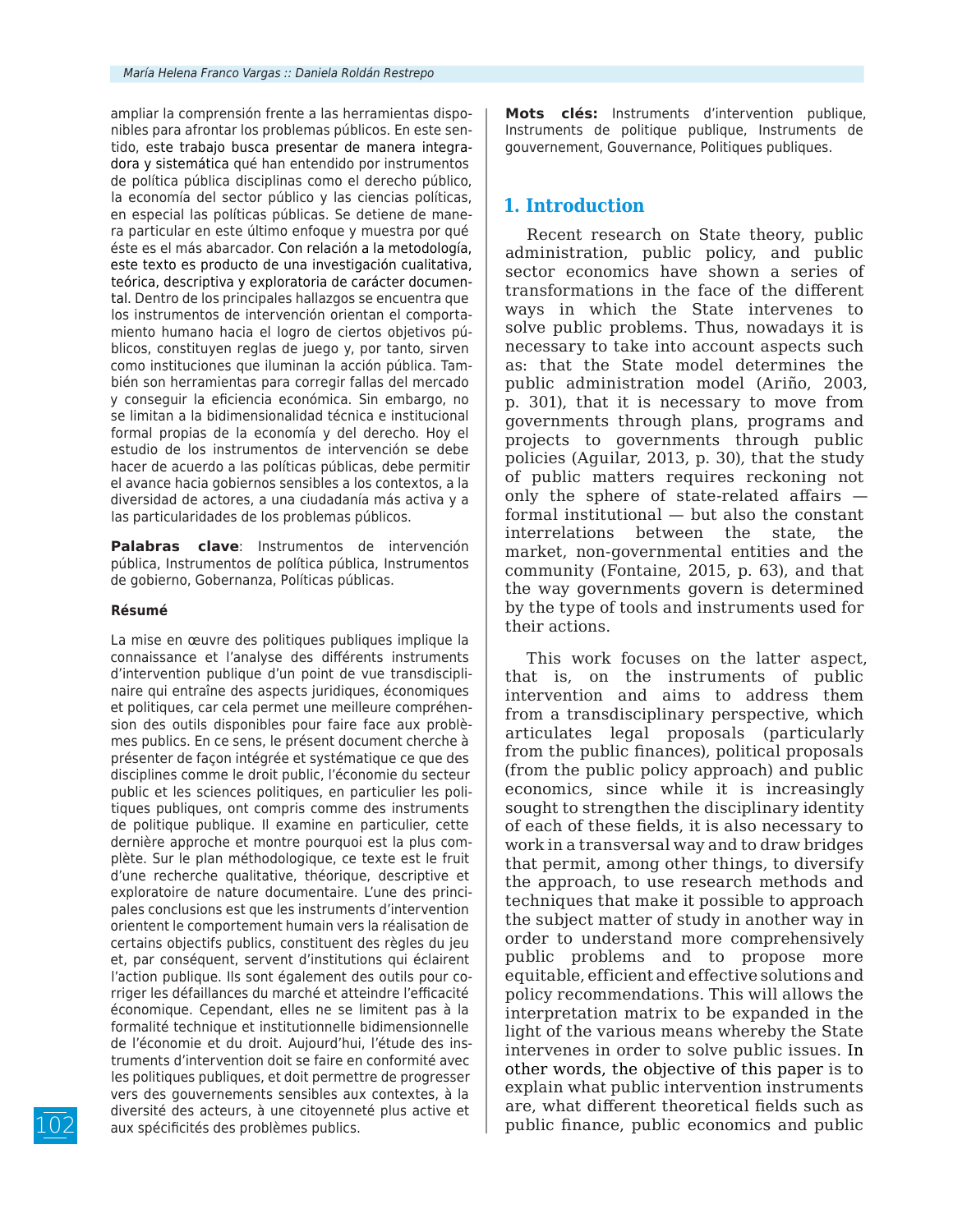policies understand by them, and what is the contribution of this latter approach, from the realm of governance.

In this sense, this paper combines different perspectives in order to analyze the most recent findings, perspectives, orientations and discussions regarding public policy instruments. It should be clarified that, although in the literature there are works from the point of view of each of the aforementioned disciplines, there are no studies that address in a systematized and holistic way the analyses of public intervention instruments. For this reason, it is important to perform a literature review wherein contemporary studies on these tools are identified and integrated in order to provide an account of the state of the art in this matter.

Regarding the methodology, this work is the product of documentary-nature theoretical, descriptive and exploratory research, since the procedure involved the tracing, characterization, systematization and analysis of a set of texts on the instruments of public intervention. The research technique was a documentary review. The analysis units were documents on the subject found in libraries, specialized databases, scientific or academic publications and included descriptors such as government instruments, public intervention tools, devices for public action, implementation of policies, among others, both in English and Spanish, as research criteria. For organization, systematization and selection of information a database was created in Excel, then triangulation was conducted with interviews with experts and discussion groups.

This work has three parts: the first one approaches the instruments of intervention from the perspectives of law, particularly from public finances, public economics and public policies. It also addresses the different definitions given by the literature regarding intervention instruments and shows the main typologies that have been worked out on in this regard. The second part sets forth some arguments in favor of the political approach about intervention instruments and calls for the construction of active citizenships with a view to the use of intervention instruments

under the governance approach. Lastly, the conclusions are presented.

# **2. Theoretical framework**

# *2.1. A look at public intervention instruments*

One of the major contemporary challenges faced by governments is to reform their structures so that market, state and governance failures (Jessop, 2002, p. 275) be corrected in such a way that state action meets the various challenges it faces, such as decentralizing, deconcentrating, deregulating, reducing the size of the bureaucratic apparatus, the direct supply of certain goods and services, the production of quality institutions that achieve the realization of rights, the redistribution of income and wealth, the reduction of poverty, etc. Since the instruments of intervention are the mechanisms through which these challenges are addressed, the discussion about them takes on special relevance.

On the other hand, the approach that different disciplines make to these issues has led to different conceptions of what are the instruments of public intervention. In other words, various legal theories (constitutional law, administrative law or public finance), economics (neoclassical economics or public sector economics) and political theories (Weberian, new governance, postmanagement models or neo-Weberian) have studied through a different lens the subjects of transformation, modernization of the State and the ways of action of Governments, which has led to a dissimilar conception of how governments govern and through what tools they do it. This can be seen in the way in which different definitions of instruments of public intervention coexist — often without speaking to one another.

Thus, in general terms, legal definitions refer to public intervention instruments as the different forms of State action that "arise progressively in the historical process of expansion of ends by the State. In assuming new ends, which is a political issue, which is before and outside administrative law, the State needs new instruments for intervention"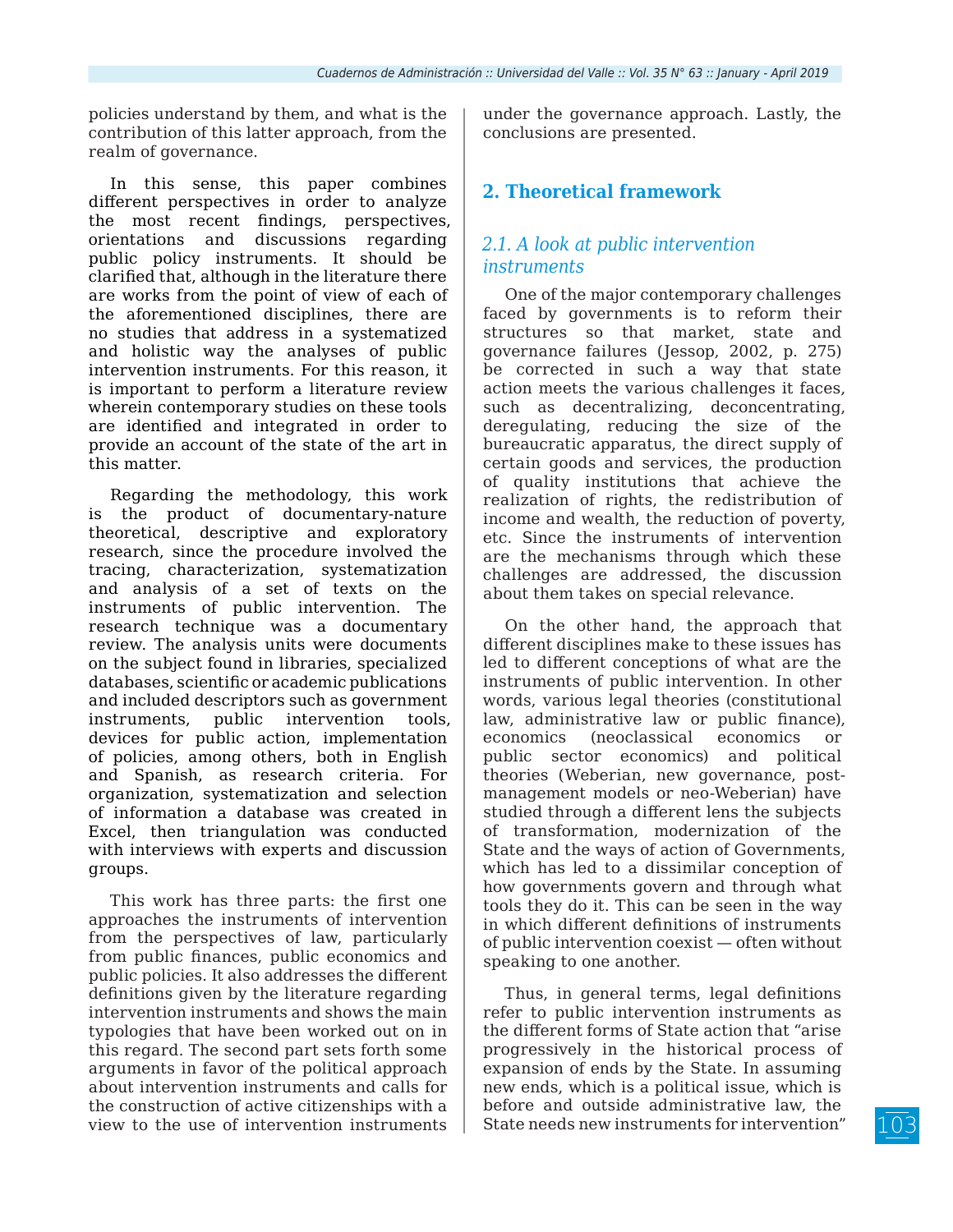(Ariño, 2003, p. 287). By virtue of the principle of legality, these forms of State action are contained in the various types of legal norms through which the voices of law express themselves. That is, through laws, decrees, agreements, ordinances, regulations, contracts, resolutions, circulars, among others. Thus, each form of intervention, each instrument for State action, is immersed in the formal institutional arrangement that contains it: the legal norm.

It should be noted, however, that new approaches to public law, especially in the field of public finance, recognize other forms of State action involving a greater or lesser bureaucratic apparatus, the formation of public enterprises or, on the contrary, the conclusion of contracts with third parties, the granting of state insurance and other promotional activities, such as public credit, transfers and subsidies, as well as the design of comprehensive tax systems or tax incentives. In this sense, a group of works in which this perspective prevails outstands within the national legal literature. Thus, the research by the tax and economic law departments of the Universities Externado and Javeriana have dealt with topics such as: economic regulation, public home utilities, public intervention, administrative regulation and public finance (see in particular the works of Atehortúa, 2009; Miranda and Márquez, 2004; Restrepo, 2015). The Universidad del Rosario has addressed in a special way the topics related to tax and fiscal law (Insignares, Marín, Muñoz, Piza, and Zornoza, 2007). Likewise, at the Universidad de Antioquia and EAFIT, work has been undertaken on the role of the public and the private, as well as on the so-called escape of administrative law, wherefrom the texts of Marín (2008) and Suárez (2010) become important.

In particular, landowners such as Restrepo (2015) and Plazas (2005), along the lines of classics such as Musgrave (1994), claim that intervention instruments are the means that States use to meet the purposes or ends of public finances. In this sense, intervention instruments are widely understood as devices through which public goods and services are provided, income and wealth redistributed, the economy stabilized and social, economic and environmental sustainability achieved (p.27).

In short, these works highlight the fact that the challenge of recent decades has been not only to drift from purely state-nature instruments to other private instruments which has been catalogued by authors such as Balbín (2015), Santofimio (1998) and Suárez (2010) as the "flight of administrative law" or, in the words of Bobbio (1997), as "privatization of the public" (p. 14) - but also to achieve balance, proper combination and coordination between different instruments of intervention to solve of public problems. (Ariño, 2003, p. 133).

As far as the economy is concerned, definitions that conceive instruments as solutions to market imperfections are reckoned. Faced with this, there are two great positions that highlight an orthodox and a heterodox look. The first is based on the neoclassical theory (Mankiw, 2012; Phelps, 1999; Varian, 2005) according to which state intervention instruments are market corrective, i.e. they are only used when the market alone has not achieved economic efficiency results. In other words, they have a residual nature. This view underscores the idea that markets can, by themselves, produce efficient results and correct their own imperfections. The logic under which state intervention is justified only in extreme cases where this does not happen. In this regard, we highlight the position of authors such as Coase (2002) for who even doing nothing is an instrument of intervention by the State (e.g. 528).

The second look, the heterodox one, is typical of public sector economics, and it highlights the works of authors such as Stiglitz and Rosengard (2016) who conceive government intervention instruments as corrective mechanisms for imperfections within the context of mixed economies. For these authors, the use of intervention tools is justified not only for economic reasons, related to the correction of market imperfections and the achievement of efficiency but also for social and political reasons, such as unemployment, poverty, inequality, government failures or the public election process. Therefore, they assure that it is necessary to try to "find the way for the state and the markets to act together, reinforcing each other" (p. 40). Thus, one of the main tasks faced by governments today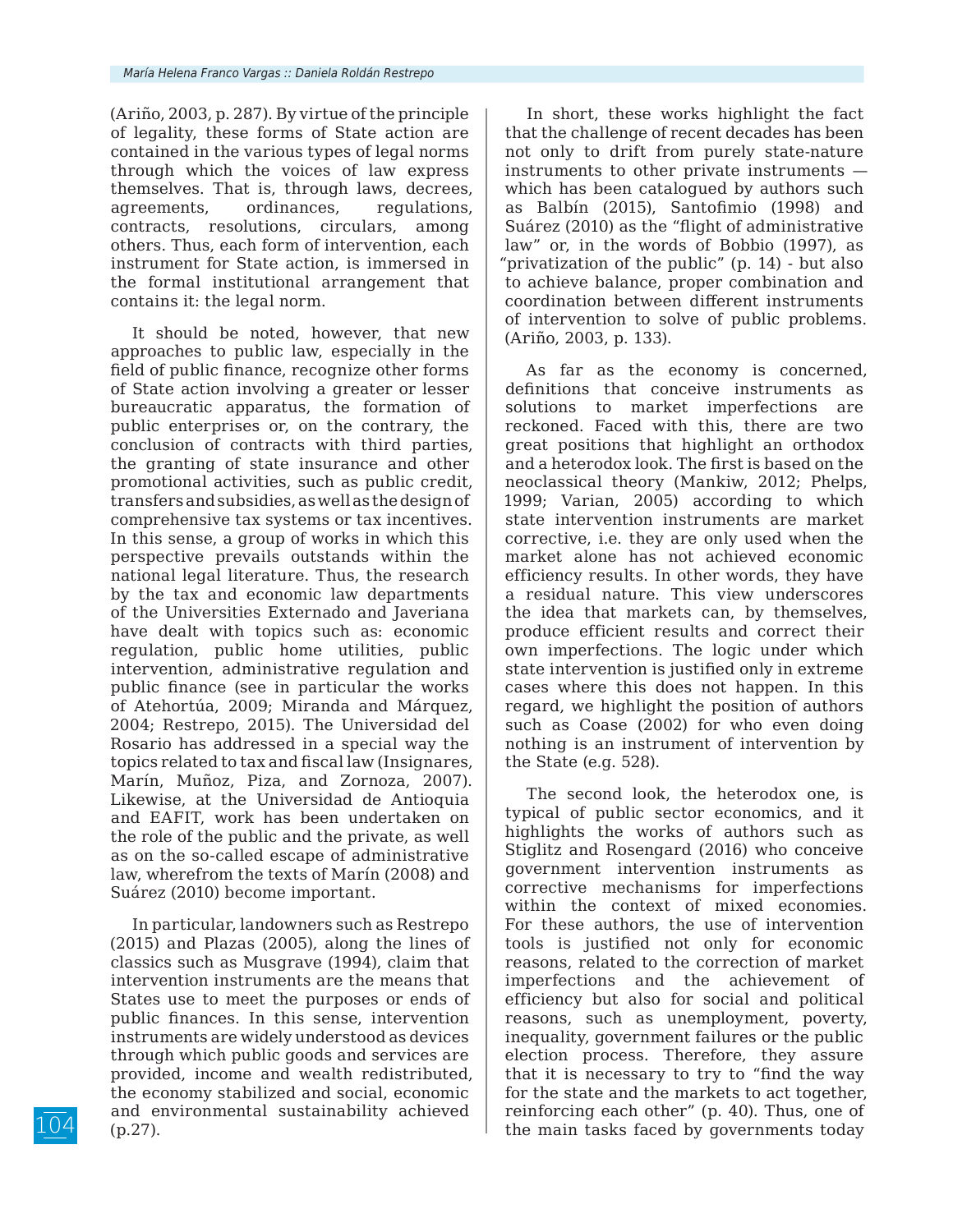is to solve public problems, for which it is necessary to recognize that the problems included in the agenda, the objectives of the policies and the instruments of intervention used to implement them are determined by the type of State, models of public administration and the functions, purposes and ends of public finances. In this sense, the authors argue that the objectives of public administration and the different correlations of forces established between government, economy and institutions will be decisive for the types of intervention (Stiglitz and Rosengard, 2016).

Finally, political science and, in particular, public policies are the discipline and subdiscipline that have in recent years been most devoted to the analysis of intervention instruments in a specific and focused manner, to the point of making them a subject of study (Salamon, 2002). For this reason, there is no consensus on a basic number of instruments for public intervention or on how they can be understood. In one of the first works within the national literature identifying public policy instruments, Leyva and Tabares (2015) show how Kirschen *et al.* count up to 64 instruments such as those of the politics they study, while in an effort to make a more generic list Linder and Peters (1989) indicate that there are seven basic instruments available for public intervention. Later on, in the seminal book of which he is the editor, Salamon (2002) presents 14 instruments as the most widely used by the government, a list that for Leyva and Tabares "can be expanded to more than 30 or 40 instruments" (2015, p. 273).

In addition to the lists, within the public policy literature, there are also different ways of understanding or defining what instruments of public intervention are. Thus, the more general definitions are: "they are artifacts to carry out an activity, a means or a set of means to achieve an end" (Fontaine, 2015, p. 86) or those that highlight the Statesociety relationship: they are "technical and social devices that structure public action by organizing the specific relations between the

State and the citizenship" (Lascoumes and Le Galès, 2007, p. 4).

There are also some definitions that underline the fact that instruments of public intervention do not exist as a given reality but as social and analytical constructions: they are "ideal categories that group unequal initiatives used in a combined manner by policymakers" (Velasco, 2007, p. 1). On the other hand, there are those that emphasize the power of the government actor: they are "the set of techniques through which government authorities exercise their power in the attempt to secure support and to effectuate or prevent social change" (Vedung, 1998, p. 21). As well as definitions that implicitly integrate multiple characteristics: an instrument is "an identifiable method through which collective action is structured to deal with a public  $problem<sup>1</sup>$  (Salamon, 2002, p. 19).

However, although lists and definitions may vary, there is consensus on at least two aspects in the literature that is limited to political science and, in particular, public policy. The first is the importance bestowed upon instruments not only as tools for public intervention, but also as tools for the analysis of these interventions. Analyses that emphasize the instruments are both "professional" or *for* politics, as "academic" *or* policy, and although "the border between the two types is not as sharp" (Roth, 2017, p. 80), there is a strong development of this latter type of analysis — especially in the global North —, unlike what happens in the other disciplines set out above.

The second aspect in which there is convergence between those who study the instruments of public intervention from political science and/or public policies, is related to the effort made to understand public action in all its complexity and, therefore, to overcome the automatic linkage of the notion of public intervention to direct government (bureaucratic apparatus, state agencies, public enterprises, etc.). This happens when recognizing that:

 $1$  According to the author, there are several characteristics associated with this definition: first, those instruments are defined as identifiable methods means that they have common and intrinsic characteristics. Secondly, when we say that the instruments structure the action, we assume that these are "institutions", that is, regularized patterns of interaction between individuals and organizations. Thirdly, it should be said that action structured by instruments is collective action and implies that not only governments are involved. (Salamon, 2002, p.19).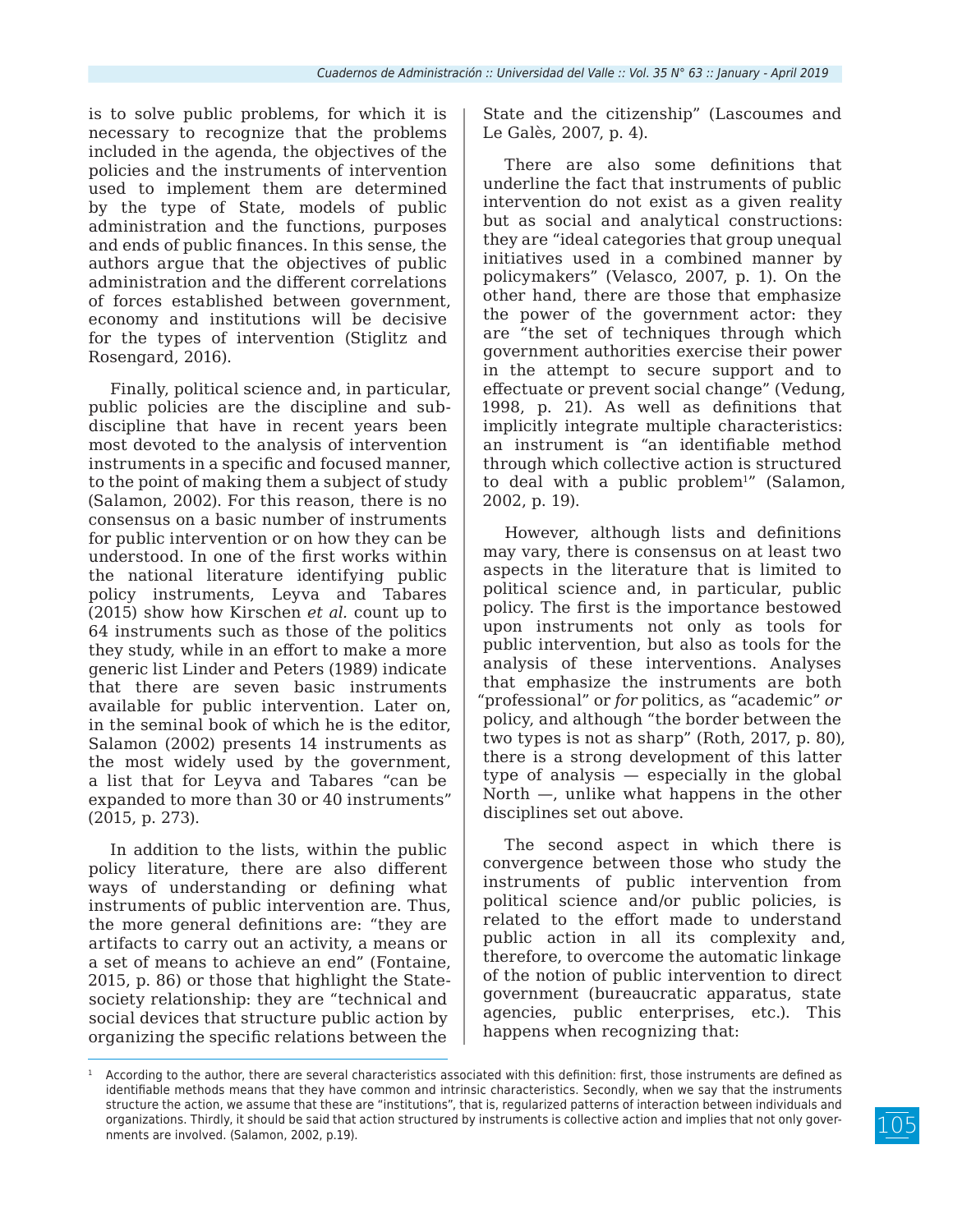When government activity was previously restricted to the direct provision of goods and services through its bureaucracies, it now encompasses a dizzying array of loans, loan guarantees, subsidies, contracts, social regulations, economic regulations, insurance, tax spending, bonds, and more. (Salamon, 2002, p. 2).

Faced with this latter convergence, it is worth mentioning the views that bridge economics and political science by authors such as Weimer and Vining (2017, p. 209) and Ballart and Ramió (2000, p. 487). These refer to intervention instruments as a means to solve market failures such as the lack of provision of public goods (pure and meritorious), externalities, natural monopolies and asymmetric information. They also argue that, through these intervention tools, it is possible to restore the efficiency status of markets, without disregarding, however, elements that enable an analysis of instruments that surpasses the mere efficiency explanation such as context, values and interests of decision makers, place of enunciation or perspective of decisionmaking, agenda processes, implementation and the different interactions of the actors involved in the process.

In short, today the new paradigms of State theory, public administration, public finances, public policies and the public economy place responsibility for delivering goods and services in an equitable, effective and efficient manner, not only on the state bureaucratic apparatus, but also on the agents of the private sector who, for instance, through contracts with third parties, assume this commitment and perform public tasks. Therefore, it is now more necessary to speak of intervention, action or public policy instruments rather than "government instruments".

# **3. Theoretical development**

# *3.1. Intervention instruments under the focus of public policies and governance*

From what has been tackled so far, the legal perspective is found to often confuse the instrument of public policy with the vehicle of delivery or institutional agreement (the legal norm itself), which forms a formal institutional view that conceives instruments as rules of play that shape and discipline the behaviors. The economy, on the other hand, risks identifying intervention instruments with devices to correct market imperfections. It is an instrumental and technical approach to the extent that they are conceived as a means to achieve economic efficiency, although the heterodox visions described above are recognized.

In contrast, the political science approach is more comprehensive because it understands that instruments are not only the legal norm or the vehicle of delivery, nor are they merely the technical tool conceived by the economy, devoid of ideological considerations, context or political processes. It assumes that intervention instruments compromise decision-making on the courses of action, which concerns not only the most efficient way of solving a particular public issue but also the relative influence that several affected interests will have on developments following promulgation or implementation of the courses of action (Salamon, 2002, p. 11).

In a context where political, social and economic actors with the capacity to influence public decision-making proliferate, the issue of instruments is therefore not secondary. The regulation of relations between these actors (governance) is a challenge faced by current governments, especially after the failure of neoliberal policies in the 1980s and 1990s. For this reason, Bardach (2009) suggests that the wide range of tools that Governments have to do their tasks and strike a balance between them should be identified. Because of its broad understanding of what instruments are and their implications for political, economic and legal processes, the public policy approach makes such identification and balance possible.

On the other hand, the understanding of the instruments under the eyes of public policies makes it possible to think about them at different times in the courses of public action. Thus, according to Hood (2006) there are at least three approaches that allow the analysis of instruments throughout the public policy cycle in different ways: the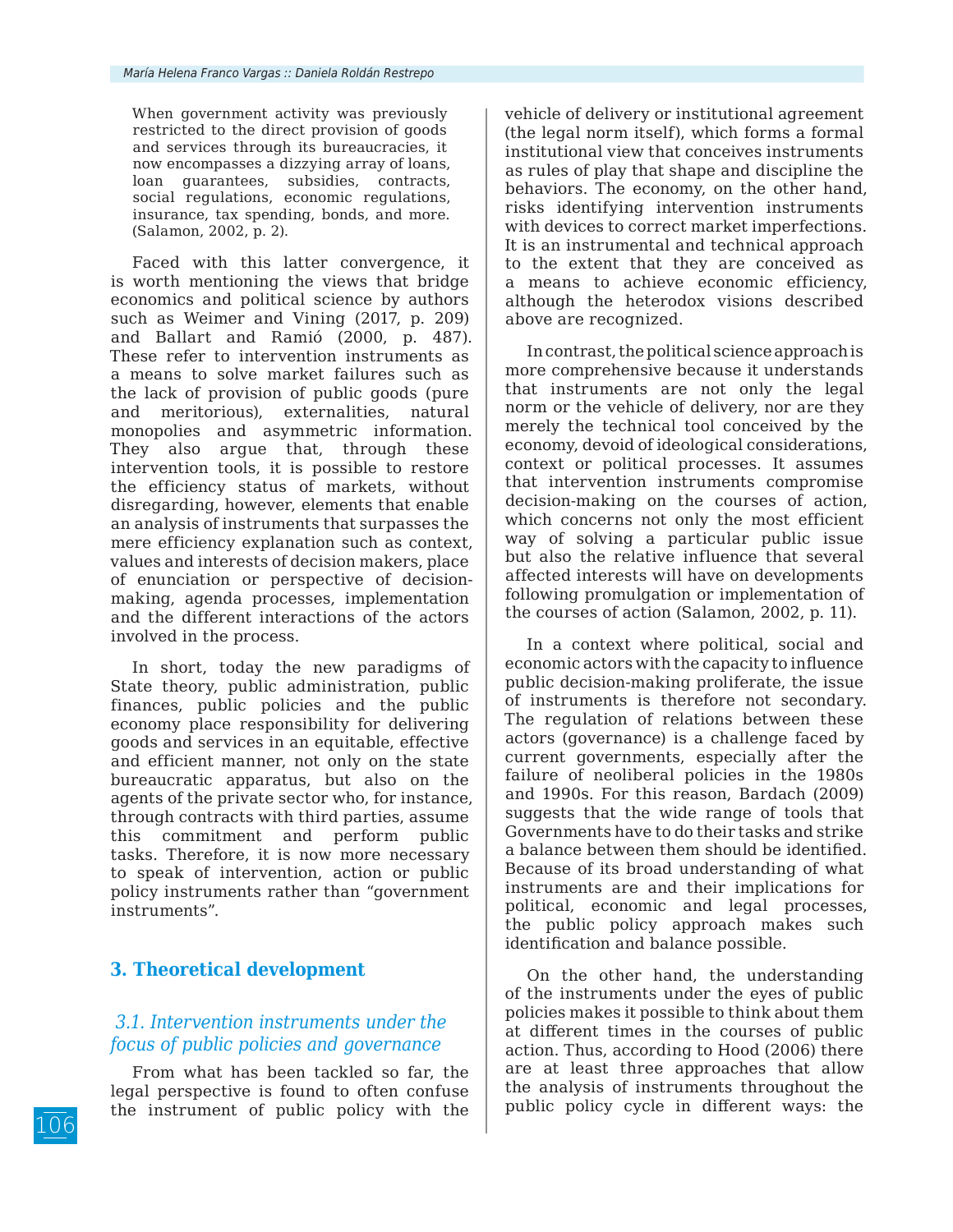first, wherein Salamon's (2002) work stands out, is the one that conceives instruments as institutions, that is, as regularized forms of State-society interaction available to government throughout the cycle, such as hiring freelancers or private sector entities, consolidating public corporations and, in general, various forms of public-private partnership. The second approach, for the analysis of instruments, is that which focuses on the political, ideological or cognitive processes behind the selection of instruments, an approach developed mainly by Linder and Peters (1989, 1992, 1998). Finally, the third approach is one that classifies instruments into generic typologies whose origin can be traced from the pioneering work of Dahl and Lindblom (1953) on the set of socio-economic instruments used by the government, to the work of a large number of proponents, including McDonnell and Elmore (1987), Schneider and Ingram (1990), Weimer and Vining (2017), Doern and Phidd (1992), Vedung (1998), Hood (1983) himself and more recently, Salamon (2002), Velasco (2007), Howlett, Kim, and Weaver (2006), Howlet and Mukherjee (2017), Lascoumes and Le Galés (2007, 2016), Sunstein (2014), Pal (2014), among others.

The typologies approach is one of the most widely used nowadays, although a review of the main texts within the literature of public policy instruments is prompt to show that there are as many typologies as authors who elaborate them, as can be seen in Table 1. As tools for the analysis *of* and *for* policies, these typologies are quite useful, insofar as they facilitate the task of organizing the "toolbox" that a government has for its better understanding and, therefore, managing the complexity involved for the analyst to determine the instruments of those policies under study, since they rarely appear in a pure form. Likewise, the typologies allow the classification of instruments according to general characteristics that they share and whose relevance is likely to be determined according to the objectives of the inquiry. Hence, while the vast majority of authors use as classifier the resources that are used to specify the instruments, others emphasize the drivers behind their choosing, the coercion they imply or the way in which they are implemented.

Whether through typologies or one of the approaches identified by Hood (1983) for the analysis of the instruments, the view provided by the sub-discipline of public policies under the paradigm of governance becomes important. This is because it recognizes the historical fact of "triple decentralization" (Fontaine, 2015, p. 63) that the State has passed through, as well as the causal relationship that exists between this fact and the proliferation of instruments of public intervention. In other words, under this broader view, the instruments are much more varied and complex than the legal norm that contains them, than the degree of coercion they possess, than the more technical or political character that guides them.

The "triple decentralization of the State" involves coordinating public action — and, consequently, the use of various instruments to implement it — with supranational agencies (top-down decentralization), with local governments through decentralization, deconcentration and administrative delegation (downwards decentralization), and with non-state stakeholders such as NGOs, social movements, private companies and the general public (decentralization to the outside). In other words, the view that public policies bring to the analysis of instruments allows us to understand what it means to govern today because it is not only to correct market imperfections, nor to control, order or redirect behaviors, but also to coordinate collective actions to solve very diverse and complex public problems.

It is about combating the neoliberal view of the instruments (very manageralist where the instruments that privilege the private and outsourcing are claimed as ideals) and which brings with it the so-called "flight from the State", without falling into a nostalgia for the centrality of the State, where coercion, the stick and regulation through rules are the ideal of intervention instruments. While it is true that the broadening of the range of intervention instruments makes it possible to adapt public action to the multidimensional nature of social problems, this is possible only with the emergence of governments increasingly able to respond to this nature and with the consolidation of a more active citizenry. In the words of Aguilar (2014), it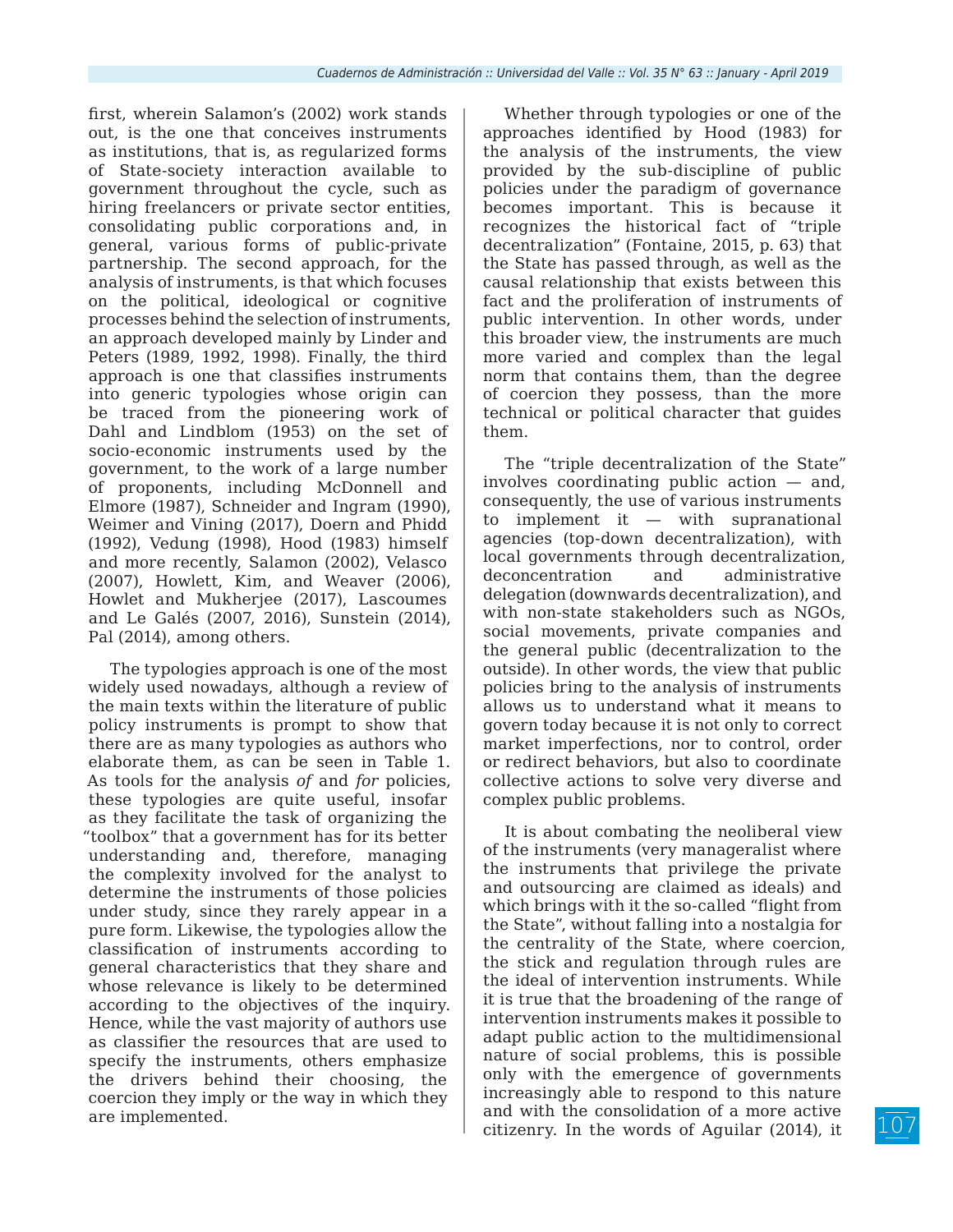| <b>Table 1. Some typologies of instruments</b> |                                                                                                                                                                                                                                                                                  |                                                                                                                                                                                                                                                                                                                                                                                                  |  |
|------------------------------------------------|----------------------------------------------------------------------------------------------------------------------------------------------------------------------------------------------------------------------------------------------------------------------------------|--------------------------------------------------------------------------------------------------------------------------------------------------------------------------------------------------------------------------------------------------------------------------------------------------------------------------------------------------------------------------------------------------|--|
| Proponent(s)                                   | <b>Types of Instruments</b>                                                                                                                                                                                                                                                      | <b>Remarks</b>                                                                                                                                                                                                                                                                                                                                                                                   |  |
| Hood (1983)                                    | Nodality or Information<br>Authority<br>Treasury<br>Organization                                                                                                                                                                                                                 | Known as the NATO Model, it refers to the resources available<br>to the State.                                                                                                                                                                                                                                                                                                                   |  |
| McDonnell and<br>Elmore (1987)                 | Rules<br>Incentives<br>Training<br>Delegation                                                                                                                                                                                                                                    | It proposes strategies valid for any entity or organization, not<br>just for the State.                                                                                                                                                                                                                                                                                                          |  |
| Schneider and<br>Ingram (1990)                 | Authority<br>Incentive<br>Training<br>Symbolic or exhortative<br>Learning                                                                                                                                                                                                        | It proposes strategies valid for any entity or organization, for<br>not only the State, and takes into account the drivers of the<br>stakeholders for action in favor of politics.                                                                                                                                                                                                               |  |
| Weimer and<br><b>Vining [1992]</b><br>(2017)   | Intervening on markets.<br>Stimulate<br>Regulate behavior<br>Producing a good or service (directly or by<br>third parties).<br>Providing public insurance                                                                                                                        | Its typology refers to the various measures exclusively available<br>to the government to solve economic and social problems.                                                                                                                                                                                                                                                                    |  |
| Doern and Phidd<br>(1992)                      | Self-regulation<br>Exhortation<br>Expenditure<br>Regulation<br>Public property                                                                                                                                                                                                   | It emphasizes the degree of government intrusion into the<br>economy and postulates that there are only these five types of<br>instruments.                                                                                                                                                                                                                                                      |  |
| <b>Vedung (1998)</b>                           | Regulation (stick)<br>Economic means (carrot)<br>Information (sermon)                                                                                                                                                                                                            | A Minimalist typology that places the emphasis on the<br>mandatory nature of the State in its solution strategies.<br>Although it is a typology reminiscent of Hood's NATO model,<br>it deliberately leaves the "organization" resource out by<br>considering that this is "a prerequisite for the implementation<br>of a policy instrument and not a policy instrument in itself"<br>$(p.15)$ . |  |
| Salamon (2002)                                 | Direct Government<br>Social regulation<br>Economic regulation<br>Contracting<br>Concession<br>Direct Loan<br>Loan Guarantee<br>Public insurance<br>Tax Expenditure<br>Fees, Charges<br>Legal obligations<br>Government Corporations<br>Vouchers or bonuses<br>Public Information | More than a classification, these are the types of instruments<br>most used by governments according to the author, who<br>throughout the book he publishes classifies them based on the<br>evaluation criteria he proposes, such as automaticity, visibility,<br>coerciveness, among others.                                                                                                    |  |
| Lascoumes and<br>Le Galès (2007)               | Legislative or regulatory<br>Economic and fiscal<br>Agreements and incentives<br>Information and communication<br>De facto and de jure best practices                                                                                                                            | Through the resources mobilized by the State, this typology<br>aims at revealing the effects in terms of the political relations<br>and the legitimacy they make possible.                                                                                                                                                                                                                       |  |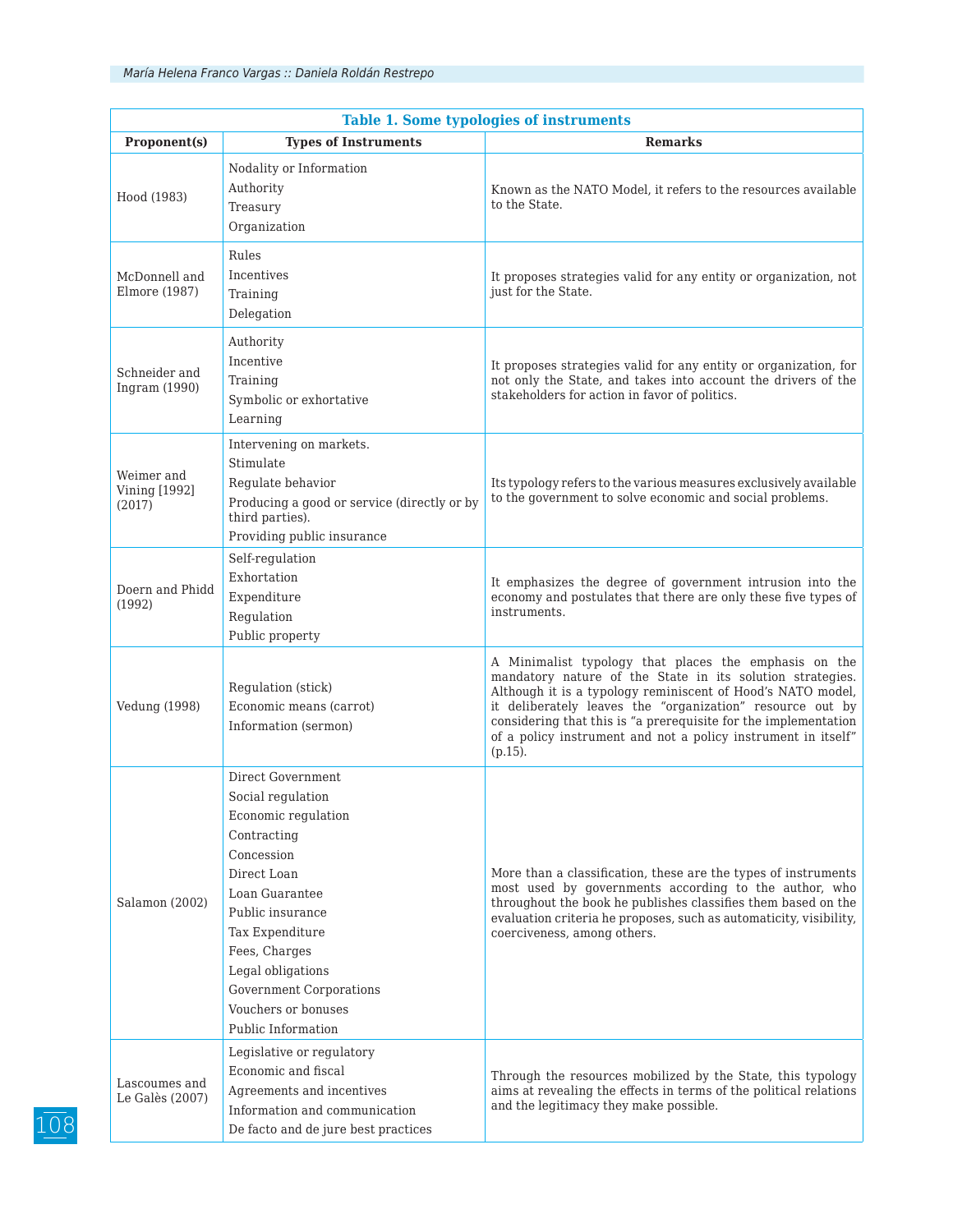| Pal (2014)                                                       | Doing nothing<br>(Information,<br>Acting<br>indirectly<br>Expenditure, Regulation)<br>Acting directly (Organization)                             | "Deliberately eclectic" this typology highlights not only the<br>resources available exclusively to the State but also its capacity<br>to respond to problems, including the option of doing nothing.                                                                                                                                                                              |  |
|------------------------------------------------------------------|--------------------------------------------------------------------------------------------------------------------------------------------------|------------------------------------------------------------------------------------------------------------------------------------------------------------------------------------------------------------------------------------------------------------------------------------------------------------------------------------------------------------------------------------|--|
| Velasco (2007)                                                   | Organizational<br>Programmatic<br>Normative<br>Financial<br>Knowledge enhancement<br>Communication                                               | Takes into account the resources available to decision makers<br>to implement their initiatives.                                                                                                                                                                                                                                                                                   |  |
| Alfama and<br>Cruells (2011)                                     | Regulative<br>Informative<br>Participatory<br>Structural<br>Monitoring and evaluation<br>Economic<br>Formative                                   | This Classification responds more to the function of instruments<br>than to their own characteristics.                                                                                                                                                                                                                                                                             |  |
| Howlett et al.<br>(2006)                                         | Information or Nodality<br>Authority<br>Treasury<br>Organization<br>General purpose of the use of the<br>instrument (substantive or procedural). | They are based on Hood's typology, but they add two<br>dimensions to the instruments: a substantive one, which refers<br>to the impact of government through policy in the production<br>and delivery of goods and services to society; and a procedural<br>dimension that is related to the impact of the government on<br>the relations between state and non-state stakeholder. |  |
| Source: Authors' own elaboration based on the sources consulted. |                                                                                                                                                  |                                                                                                                                                                                                                                                                                                                                                                                    |  |

would be not only smarter but more efficient to involve citizens in solving public problems of a complex nature, whose solution merits going far beyond the use of conventional government instruments (p. 90).

In short, according to Bercholc (2014), the new challenges of the state and public matters lead to their being confronted in an articulated manner with modern approaches to political science and sociology, as this will lead to:

More sophisticated and effective explanations, which in turn will allow the observation of inescapably interrelated and interdependent categories, where the appropriate is a systemic analysis that considers institutions, political and social stakeholders, and organizational and participatory processes, in constant communication and reciprocal influence (p. 3)

# *3.2. Participation instruments for the implementation of public policies*

According to the foregoing, it is proposed

to think citizenship in a more active way that allows delving deeper into co-management, co-responsibility, the effectiveness of public policies and thus move  $-$  really  $-$  from governability to governance, as a public administration model that involves citizens in taking public decisions, which are less hierarchical than the previous traditional Weberian model, more transparent, open and participatory, where it is the duty of the citizen to participate in public debate through exercises of public reasonableness. Critical reasoning, political culture, deliberation and permanent participation in public affairs, politics and public policies are indispensable for this.

Thus, according to Oszlak (2009), the transformations that Latin America has experienced in the last twenty-five years, related to the transition from authoritarianism to democracy, from public management through processes to management by results and from centralization to decentralization, have influenced the increase in the degree of participation of the citizenship in the design and implementation of public policies, which, in turn, gives way to the category of participatory instruments for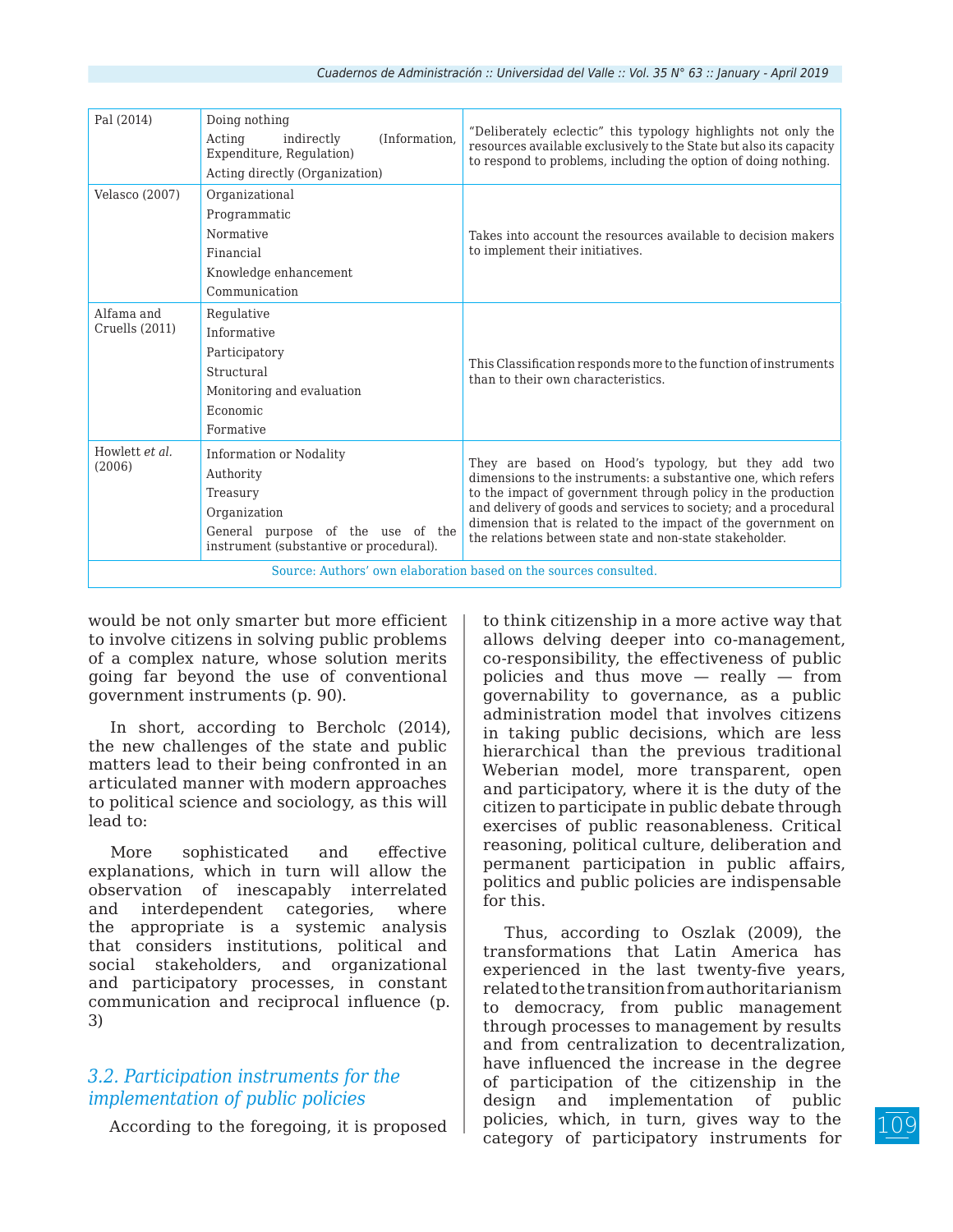the implementation of public policies, such as citizen audiences, participatory budgets, citizen oversight offices, social control, surveillance committees, mobilizations participatory planning, letters of commitment with the citizen, revocation of the mandate, opinion polls, among others (p. 23). All present in the different phases of the public policy cycle.

In other words, citizens are required to not simply become active at every election event, every four years in the elections of a democratically elected government, as is the case in the "model of delegative democracy" set out by O`Donnell (1994), where, after the elections, voters (delegators) become stone guests and a kind of passive audience that observes how governments govern — that is, with what instruments — but who do not engage or actively participate in decisionmaking about the *ways*. On the contrary, and following the author, the transition from democracy and the citizen to a truly institutionalized and consolidated democratic regime is required, which becomes an important decision point within the flow of political power (p. 8). Such democratic institutions must be tied to territorial decision-making and to the forms, roles and capacities related to access channels for such decision-making.

In the same sense, Kymlicka and Norman (1996) state that "a new citizenry is required in order to reverse the crisis of the citizenry" (p. 17). Thus, it is important to conceive participation as political action and as a right (Sancari, 2016, p. 19) where the former presumes to recognize it as the set of actions aimed at influencing the democratic political process, through voting, militancy in a political party, discussion, deliberation, even social protest and other non-institutionalized forms of political participation and, of course, the constant exercise of citizen control over power. On the other hand, participation understood as a right implies thinking it as a fundamental right that goes hand in hand with human dignity, autonomy and freedom and equality of individuals. This will necessarily combine principles of justice with concrete management practices, such as public policies and their instruments (Sancari, 2016, p. 30).

### **4. Conclusions**

In short, public intervention instruments are devices that guide human behavior towards achieving certain objectives and, in that sense, constitute rules of the game, institutions that align public action. They are also tools to correct market failures and achieve economic efficiency. However, the instruments are not limited to this formal and technical institutional twodimensionality. Today, the study thereof must enable progressing towards context-sensitive governments, the diversity of stakeholders and the particularities of public issues. This implies embracing a broader approach, such as the one proposed by public policies.

The review of the literature on the subject leads to this conclusion insofar as such an approach is the most developed and takes into account not only the formal and purely technical dimensions of the instruments, but also the informal, ideological and political dimensions. Hence, it can be said that from public policies and governance, the study of instruments proceeds in a process of constant debate within an epistemic community, an environment that allows to analyze and study the instruments not only from the perspective of the design and implementation of policies but as a subject of study itself. In light of the above, after reviewing the state of the art of public intervention instruments, most literature on this subject is found to respond to an Anglo-Saxon and Eurocentric look. However, as Roth (2017) insisted, nowadays it is necessary to produce a greater number of works that delve deeper into the subject of public policies and their instruments from a Latin American perspective.

Likewise, it is necessary to establish the relationships between instruments and public policies and to study them within the framework of the public policy cycle, since this makes it possible to understand the types of public problems and the different courses of action of the government, which are reflected in certain instruments of intervention. In the words of Ballart and Ramió (2000), "public policies can use a wide variety of instruments" (p. 498), which means that the relationships between public policies and instruments are given by their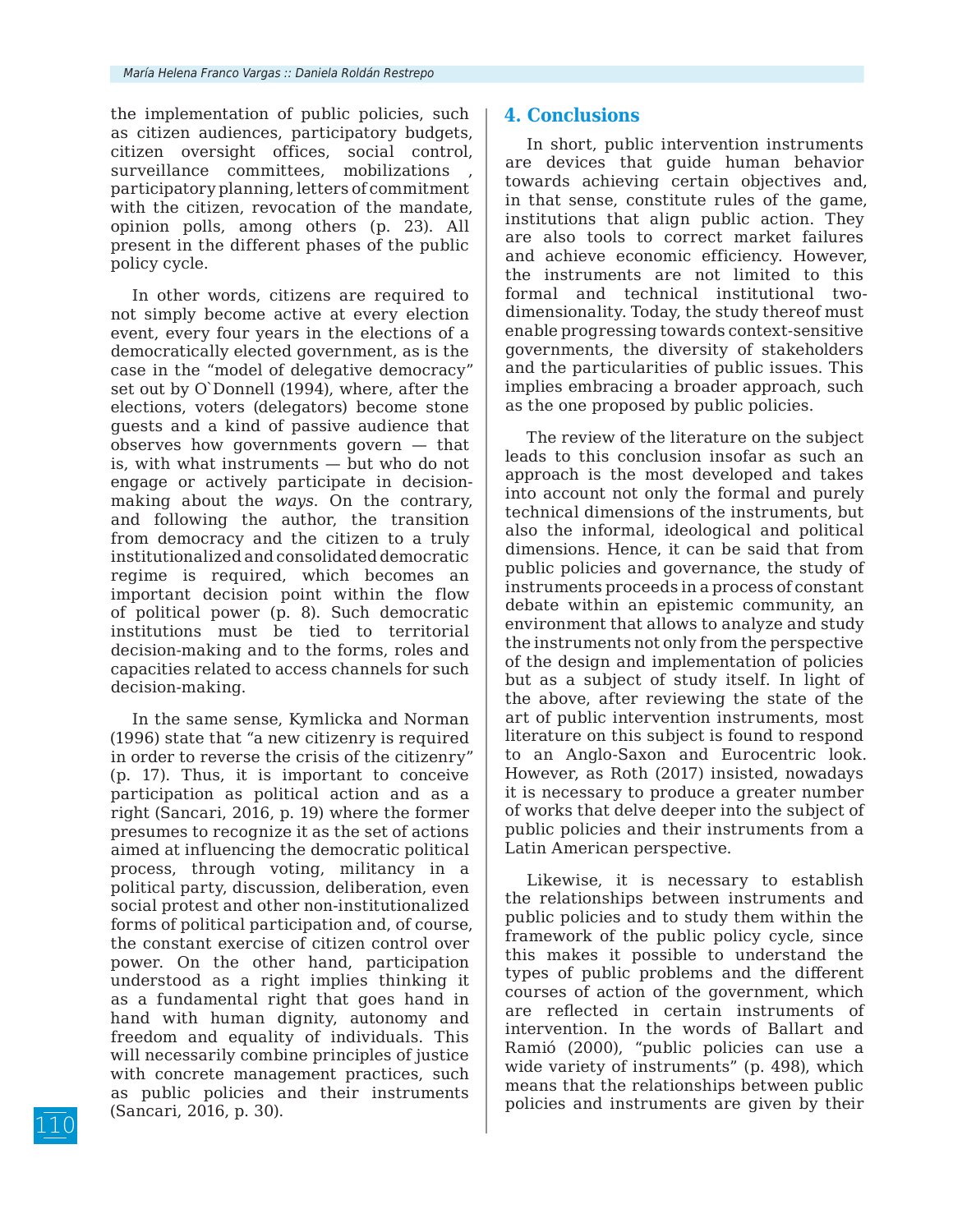role in the processes of materialization and implementation of public decisions. In summary, the analysis of the relationship between instruments and public policies, from the perspective of the process, allows the addition of other explanatory variables to the different forms of State intervention.

Finally, like the instruments of the market and direct government, it is now imperative to demand the instruments of participation, as these are necessary for the effectiveness and legitimacy of public policies within a governance framework. However, according to Oszlak (2009), the current challenge is to go beyond institutional developments in this regard, since the instruments of citizen participation for the design, formulation, implementation and evaluation of public policies are far from playing a predominant role (p.10). In short, the study of public intervention instruments, under the spotlight of public policies and especially of governance, allows us to observe them from a threefold dimension: political, technical and formal institutional.

# **5. References**

- Aguilar, L. F. (Ed.). (2013). Estudio introductorio. En L. F. Aguilar (Ed.), *El estudio de las políticas públicas* (pp. 15-74). México, D,F., México: Miguel Ángel Porrúa.
- Aguilar, L. F. (2014). Estudio introductorio. En L. F. Aguilar (Ed.), *La implementación de las políticas* (pp. 15-92). México, D,F., México: Miguel Ángel Porrúa.
- Alfama, E., & Cruells, M. (2011). *Evaluación y políticas transversales: el caso de las políticas de género.* Recuperado de: https://www. academia.edu/2096222/Evaluaci%C3%B3n\_y\_ pol%C3%ADticas\_transversales\_el\_caso\_de\_ las\_pol%C3%ADticas\_de\_g%C3%A9nero
- Ariño, G. (2003). *Principios de Derecho Público Económico. Modelo de Estado, Gestión Pública, Regulación Económica*. Bogotá, Colombia/ Madrid, España: Universidad Externado de Colombia/Fundación de Estudios de Regulación.
- Atehortúa, C. A. (2009). *Servicios Públicos Domiciliarios, Proveedores y Régimen de Controles*. Bogotá, Colombia: Universidad Externado de Colombia.
- Balbín, C. (2015). *Manual de derecho administrativo*. Buenos Aires, Argentina: La Ley.
- Ballart, X., & Ramió, C. (2000). *Ciencia de la administración*. Valencia, España: Tirant lo Blanch.
- Bardach, E. (2009*). A practical Guide for Policy Analysis. The Eightfold Path to More Effective Problem Solving.* Washington, USA: CQ Press.
- Bercholc, J. (2014). *Temas de Teoría del Estado*. Buenos Aires, Argentina: Le Ley.
- Bobbio, N. (1997). *Estado Gobierno y sociedad*. México D.F., México: Fondo de Cultura Económica.
- Coase, R. (2002). El problema del costo social. En R. Andrés (Comp.), *Derecho y Economía: una revisión de la literatura* (pp. 512-557). México D.F., México: Impresora y Encuadernadora Progreso S. A.
- Dahl, R., & Lindblom,C. (1953). *Politics, Economics and Welfare: Planning and Politico-Economic Systems Resolved into Basic Social Processes.*  Nueva York, USA: Harper and Row.
- Doern, G., & Phidd, R. (1992). *Canadian Public Policy: Ideas, Structure, Process.* Toronto, Canada: Nelson Higher Education.
- Fontaine, G. (2015). *El análisis de políticas públicas: conceptos, teorías y métodos.* Barcelona, España/Quito, Ecuador: Anthropos Editorial/ FLACSO.
- Insignares, R., Marín, M., Muñoz, G., Piza, J. R., & Zornoza, J. J. (2007). *Curso de derecho fiscal.* Bogotá, Colombia: Universidad Externado de Colombia.
- Hood, C. (1983). *The Tools of Government.*  Chatham, USA: Chatham House Publishers.
- Hood, C. (2006). The Tools of Government in the Information Age. In M. Moran., M. Rein, & R. Goodin. (Eds.), *The Oxford Handbook of Public Policy* (pp. 469-481). Nueva York, USA: Oxford University Press.
- Howlett, M., Kim, J., & Weaver, P. (2006). Assessing Instrument Mixes through Program and Agency Level Data: Methodological Issues in Contemporary Implementation Research. *Review of Policy Research*, *23*(1), 129-151.
- Howlet, M, Mukherjee, I. (2017). Policy design: From tools to patches. Canadian public administration. *Administration publique du canada, 60*(1) 140-144.
- Jessop, R. (2002). *El futuro del estado capitalista*. Madrid, España: Catarata.
- Kirschen, E.S., Benard, J., Besters, H., Blackaby, F., & Eckstein, O. (1964). Economic Policy in our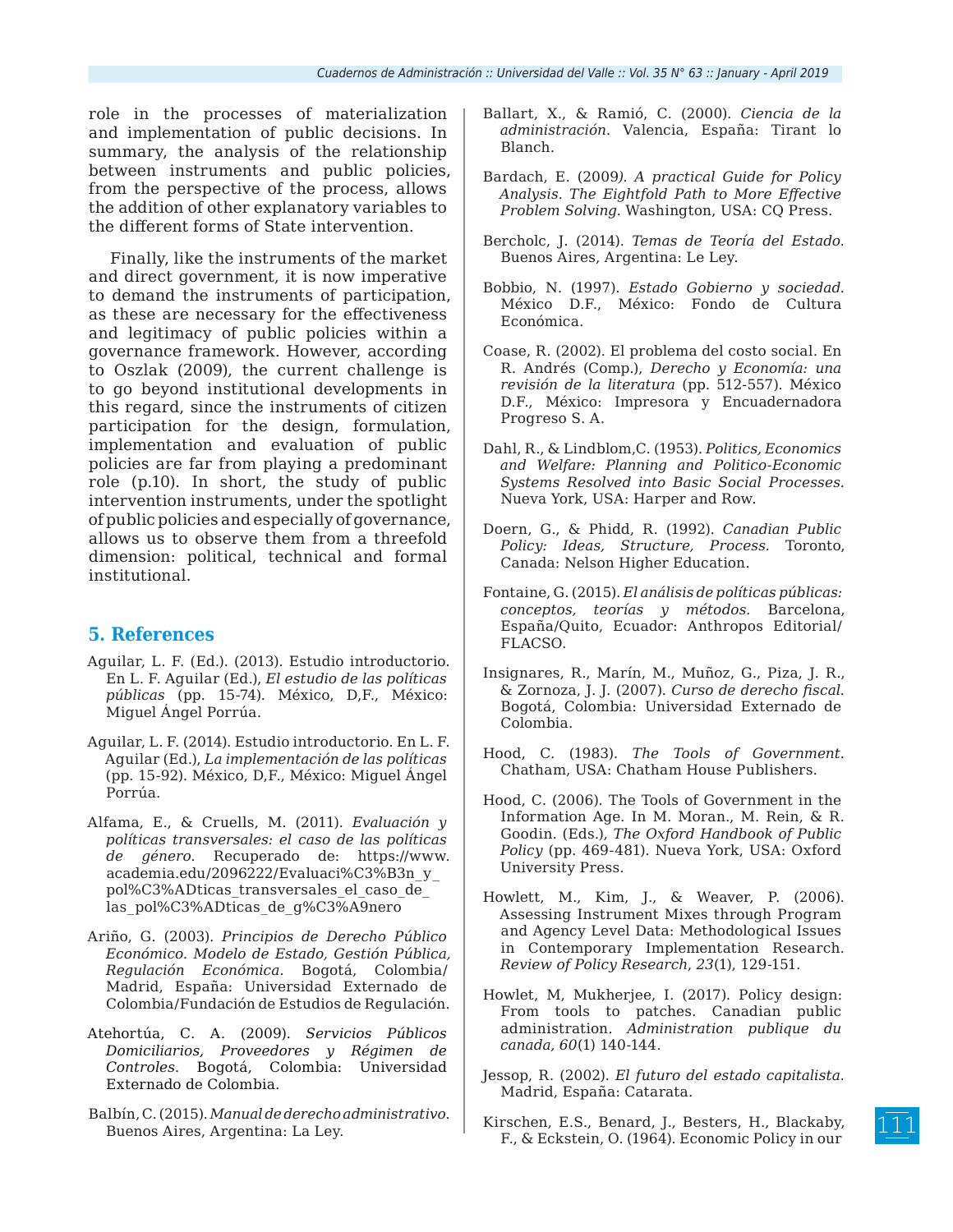Time. Amsterdam, North-Holland: Publishing Company.

- Kymlicka, W., & Norman, W. (1996) El retorno del ciudadano. Una revisión de la producción reciente en teoría de la ciudadanía. *Cuadernos del CLAEH*, (75), 81-112.
- Lascoumes, P., & Le Galès, P. (2007). Introduction: Understanding Public Policy through Its Instruments—From the Nature of Instruments to the Sociology of Public Policy Instrumentation. *Governance: An International Journal of Policy, Administration, and Institutions*, *20*(1), 1-21.
- Lascoumes, P., & Le Galés, P. (2016). Instrumento. En J. I. Cuervo., J. F. Jolly, & D. Soto. (Eds.), *Diccionario de Políticas Públicas* (pp. 342-351). Bogotá, Colombia: Universidad Externado de Colombia.
- Leyva, S., & Tabares, J. (2015). Un diagnóstico de los instrumentos de gobierno de una política pública. En S. Leyva (Ed.), *Análisis de política púbica poblacional. La juventud en Medellín: crisis, cambios e innovación* (pp.270- 301). Medellín, Colombia: Fondo Editorial Universidad EAFIT.
- Linder, S., & Peters, G. (1989). Instruments of government: Perceptions and contexts. *Journal of Public Policy*, *9*(1), 35–58.
- Linder, S., & Peters, G. (1992). The Study of Policy Instruments. *Policy Currents*, *2,* 1-7.
- Linder, S., & Peters, G. (1998). Conceptual frames underlying the selection of policy instruments. In G. Peters, & F. van Nispen (Eds.), *Public Policy Instruments: Evaluating the Tools of Public Administration* (pp. 33-45)*.* Cheltenham, Reino Unido: Edward Elgar.
- McDonnell, L., & Elmore, R. (1987). Getting the Job Done: Alternative Policy Instruments. *Educational Evaluation and Policy Analysis, 9*(2)*,*  133-152.
- Marín, F. (2008). *Público y Privado*: *Estudio sobre las transformaciones del derecho, del estado y de la empresa*. Bogotá, Colombia: Temis.
- Miranda, A., & Márquez, C. (2004). Intervención pública, regulación administrativa y economía: elementos para la definición de los objetivos de la regulación. *Vniversitas*, *53*(108), 71-117.
- Musgrave, R. (1994). Teoría múltiple de la hacienda pública. En J. F., Corona (Ed.), *Lecturas de Hacienda pública*. Madrid, España: Minerva Ediciones.
- Mankiw, G. (2012). *Principios de economía*. México D.F., México: Cengage Learning.
- O'Donnell, G. (1994). ¿Democracia delegativa? En G. O'Donnell (Ed.), *Contrapuntos. Ensayos escogidos sobre autoritarismo y democratización*  (pp.287-304). Buenos Aires, Argentina: Paidós.
- Oszlak, O. (2009) Implementación participativa de políticas públicas: aportes a la construcción de un marco analítico. En A. Belmonte (Ed.)*, Construyendo confianza. Hacia un nuevo vínculo entre Estado y Sociedad Civil* (pp. 9-47). Buenos Aires, Argentina: Fundación CIPPEC/ Subsecretaría para la Reforma Institucional y Fortalecimiento de la Democracia, Jefatura de Gabinete de Ministros, Presidencia de la Nación.
- Pal, L. (2014). *Beyond Policy Analysis: Public Issue Management in Turbulent Times*. Toronto, Canada: Nelson Higher Education.
- Phelps, E. S. (1999). *Economía política en texto introductorio*. Barcelona, España: Antoni Bosch Editor.
- Plazas, M. (2005). *Derecho de la hacienda pública y derecho tributario*. Bogotá, Colombia: Temis.
- Restrepo, J. (2015). *Hacienda pública.* Bogotá, Colombia: Universidad Externado de Colombia.
- Roth, A. N. (2017). *Políticas Públicas. Formulación, Implementación y Evaluación*. Bogotá, Colombia: Ediciones Aurora.
- Salamon, L. M. (2002). *The Tools of Goverment. A guide to the New Governance*. Nueva York, Estados Unidos: Oxford University Press.
- Sancari, S. (2016). *La participación política en la Argentina contemporánea*. Buenos Aires, Argentina: Editorial Departamento de Publicaciones de la Facultad de Derecho UBA/ La Ley.
- Schneider, A., & Ingram, H. (Mayo de 1990). Behavioral Assumptions of Policy Tools. *The Journal of Politics, 52*(2), 510-529.
- Santofimio, J. O. (1998). *Ministerio Público, Tratado de Derecho Administrativo: Acto administrativo, procedimiento, eficacia y validez.* Bogotá, Colombia: Universidad Externado de Colombia.
- Suárez, D. (2010). *Huida o vigencia del derecho administrativo: el caso de los servicios púlibcos domiciliarios. Transformaciones-tendencias del derecho administrativo.* Medellín, Colombia: Universidad de Antioquia.
- Stiglitz, J., & Rosengard J. (2016). *La Economía del Sector Público*. Madrid, España: Antoni Bosch editor.

Sunstein, C. (2014). *(más) Simple. El futuro del*